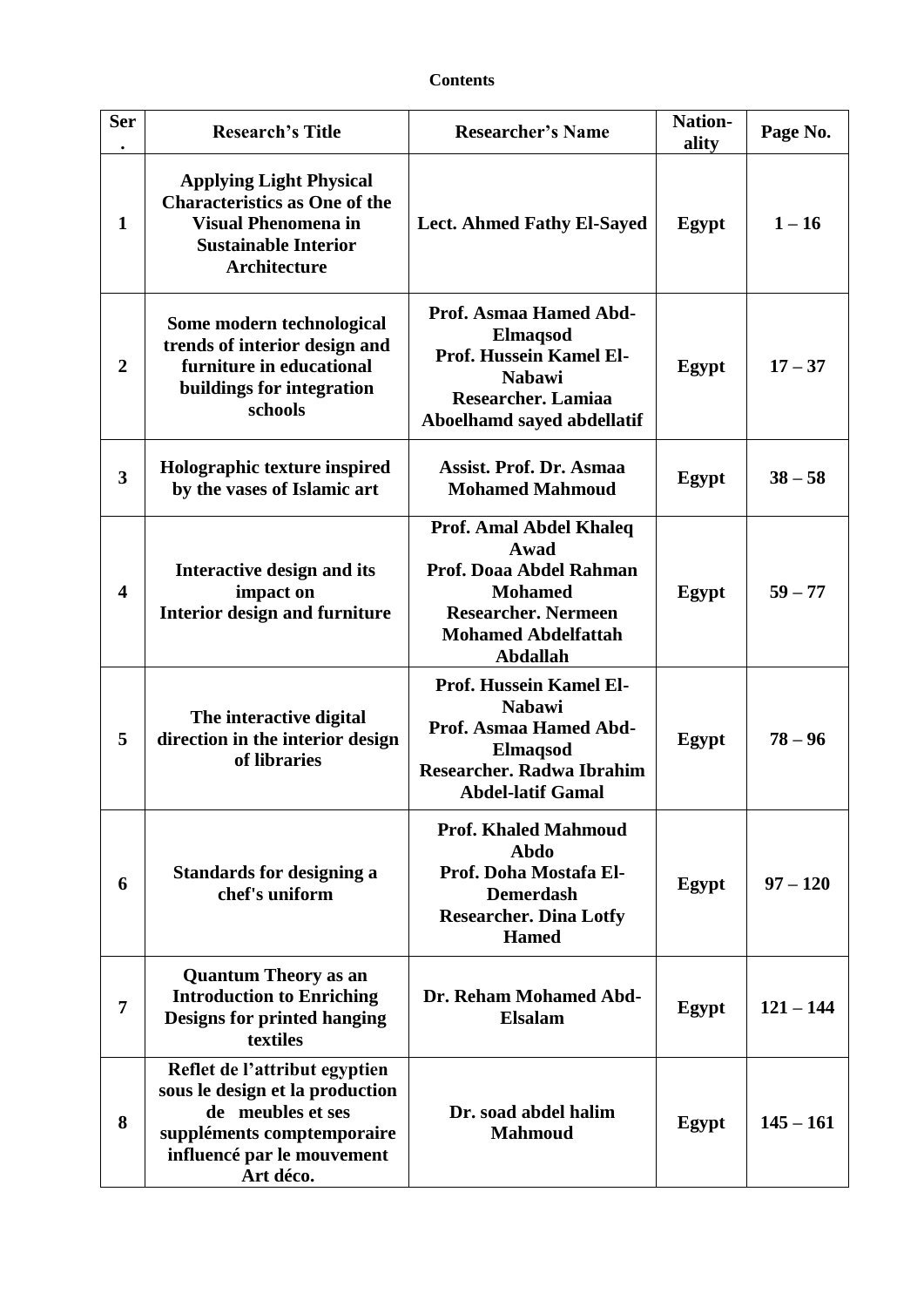| <b>Contents</b> |
|-----------------|
|-----------------|

| 9  | Use of the art of ebru and<br>Applique to enrich the<br>aesthetic values of clothing<br>design in the style of Drapping                                                                 | Prof. Doha Mostafa El-<br><b>Demerdash</b><br><b>Assist. Prof. Dr. Ahmed</b><br><b>Mahmoud Abdo El-Sheekh</b><br>Dr. Ahmed Fahim El-<br><b>Barbary</b><br><b>Researcher. Omnia El-Sayed</b><br><b>Ebrahim</b> | Egypt        | $162 - 184$ |
|----|-----------------------------------------------------------------------------------------------------------------------------------------------------------------------------------------|---------------------------------------------------------------------------------------------------------------------------------------------------------------------------------------------------------------|--------------|-------------|
| 10 | The Application of<br><b>Technologies of the Future</b><br><b>Direction in Contemporary</b><br><b>Fashion Inspired by Historical</b><br>motifs                                          | Prof. Abdallah El-Gamal<br>Prof. Doha Mostafa El-<br><b>Demerdash</b><br><b>Researcher. Amany</b><br><b>Ebrahim Hussein</b>                                                                                   | Egypt        | $185 - 205$ |
| 11 | <b>Nanotechnology and its</b><br>impact on changing and<br>developing the properties of<br>materials in the interior<br>design                                                          | Prof. Ali Abd-Elmonaem<br><b>Shams</b><br><b>Prof. Rania Mosad Saad</b><br>Prof. Doaa Abd-Elrahman<br><b>Mohamed</b><br><b>Researcher. Raafat Abd EL-</b><br><b>Sayed Bekhit</b>                              | Egypt        | $206 - 224$ |
| 12 | The Types of the Imported<br><b>Chinese Ceramics Discovered</b><br>in Saudi Arabia from the 3rd.<br>to the 13th. Cents. (9th.-<br>19th.AD.): Analytical and<br><b>Comparative Study</b> | Prof. Mohammed A. R. Al-<br><b>Thenayan</b>                                                                                                                                                                   | <b>Saudi</b> | $225 - 258$ |
| 13 | Develop a methodology to<br>improve the quality of design<br>of metal furniture products in<br>light of the concepts of<br>systems theory                                               | <b>Prof. Medhat Mabrouk</b><br><b>Zidan</b><br><b>Prof. Ebrahim Mohamed</b><br><b>Ebeid</b><br><b>Assist. Lect. Shaimaa Gaber</b><br><b>Mostafa</b>                                                           | Egypt        | $259 - 273$ |
| 14 | <b>Ceramic Tiles in the Mihrab</b><br>of Al-Kashef Mosque in Assiut<br>AH / 1811 AD (A 1777<br><b>Comparative Artistic</b><br><b>Archaeological Study)</b>                              | Dr. Mamdouh Mohamed<br><b>Elsayed Hassanein</b>                                                                                                                                                               | Egypt        | $274 - 315$ |
| 15 | Portrait art in the modern era<br>as a source for printed one-<br>piece designs for women                                                                                               | <b>Prof. Manal Yuossef Nagib</b><br><b>Assist. Prof. Dr. Heba</b><br><b>Mohamed Okasha</b><br>Researcher. Hala Moustafa<br><b>Ali ELmorsy</b>                                                                 | Egypt        | $316 - 336$ |